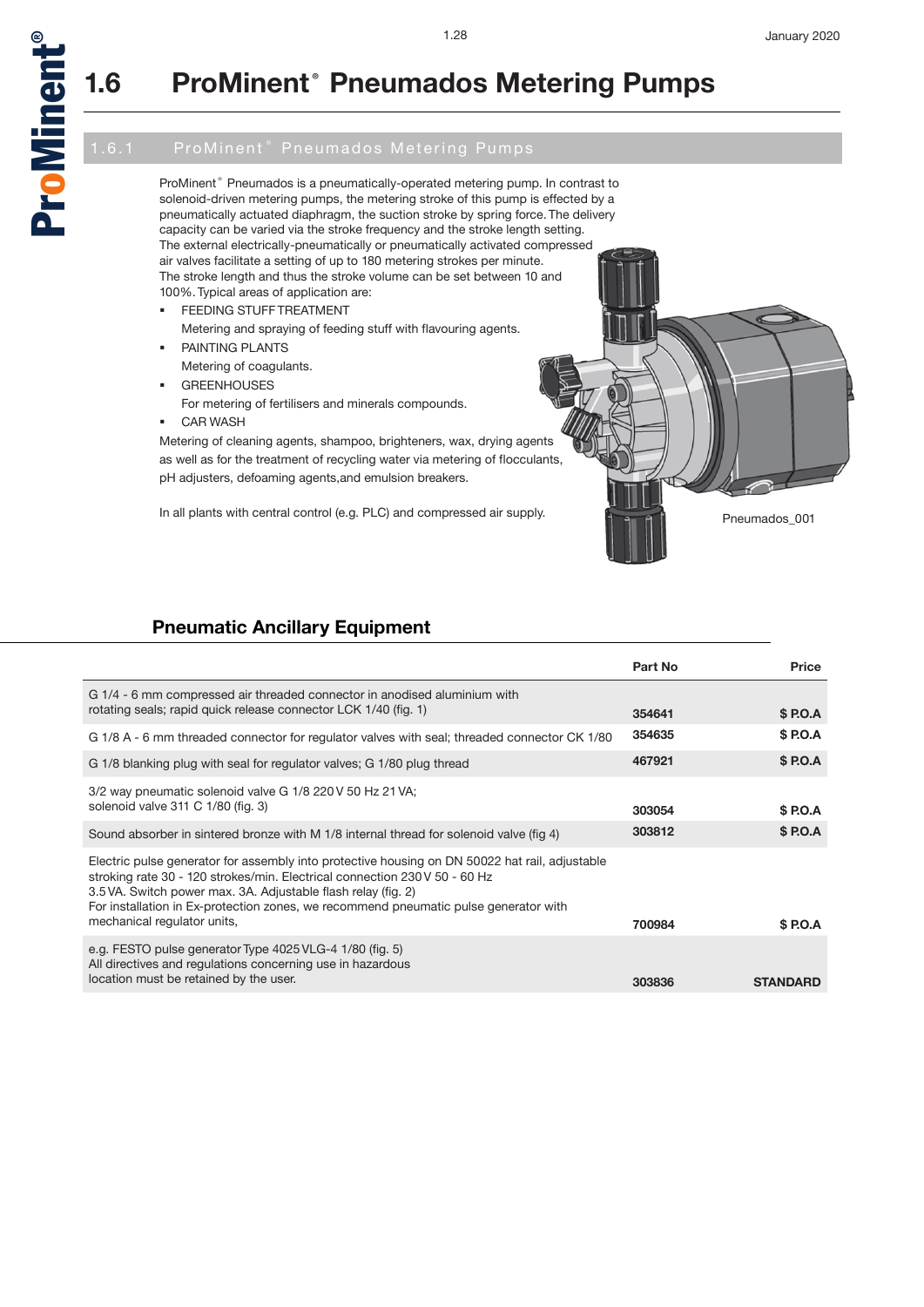| Pump type                       | Delivery output at<br>maximum Pressure |       | Connection<br>size<br>OD Ř x id Ř | <b>Suction</b><br>3)<br>height | corresp.<br>suction pressure<br>2) | <b>Suction</b><br>height<br>1) | corresp.<br>suction pressure<br>2) | Admissible<br>pre-pressure on<br>suction side |                |
|---------------------------------|----------------------------------------|-------|-----------------------------------|--------------------------------|------------------------------------|--------------------------------|------------------------------------|-----------------------------------------------|----------------|
| <b>Pneumados</b><br><b>PNDb</b> | bar                                    | 1/h   | $m$ I/<br>stroke                  | mm                             | mWC                                | mbar                           | mWC                                | mbar                                          | bar            |
| 1000                            | 10                                     | 0.76  | 0.7                               | 6x4                            | 6                                  | 600                            | 2.0                                | 200                                           | 8              |
| 1601                            | 16                                     | 1.00  | 0.09                              | 6x4                            | 6                                  | 600                            | 2.8                                | 280                                           | 8              |
| 1602                            | 16                                     | 1.70  | 0.16                              | 6x4                            | 6                                  | 600                            | 3.0                                | 300                                           | 5.5            |
| 1005                            | 10                                     | 3.80  | 0.35                              | 8x5                            | 5                                  | 500                            | 3.0                                | 300                                           | 3              |
| 0708                            | 7                                      | 6.30  | 0.58                              | 8x5                            | $\overline{4}$                     | 400                            | 2.0                                | 200                                           | $\overline{2}$ |
| 0413                            | $\overline{4}$                         | 10.50 | 0.97                              | 8x5                            | 3                                  | 300                            | 2.5                                | 250                                           | 1.5            |
| 0220                            | $\overline{2}$                         | 16.70 | 1.55                              | 12x9                           | $\overline{2}$                     | 200                            | 2.0                                | 200                                           |                |

1) Suction height / suction pressure (dry) determined with clean as well as moistened valves, is tested with empty liquid end.

2) Value corresponds to the obtainable vacuum compared to atmospheric pressure.

3) Suction height / suction pressure tested with filled liquid end and filled suction line, provided sufficiently dimensionedsuction line cross-sections are given.

The delivery outputs were determined with an air hose length of 1m, using the Festo solenoid valve MHE3-M1H-3/2G-QS-6K,as well as at max. stroke frequency (180 strokes/min.) and 100% stroke length, with pump at operating state temperature, test medium water.

**Compressed air:** 6 bar ± 10 %, filter size 40µm

| Air consumption<br>for 1m line: | $47$ $l/min$         |
|---------------------------------|----------------------|
| Stroking<br>frequency:          | 180 strokes per min. |

### **Connectors**

| <b>PVT</b>          | 6, 8 and 12 mm | hose sleeve with clamp ring fitting |
|---------------------|----------------|-------------------------------------|
| SS1 stainless steel | 6, 8 and 12 mm | swagelok screw fitting system       |

### **Materials in Contact with Chemicals**

| Liquid End<br>Connector    | <b>Suction/Discharge</b><br>(Connector 6 - 12 mm) | <b>Seals</b> | <b>Balls</b> |
|----------------------------|---------------------------------------------------|--------------|--------------|
| <b>PVDF</b>                | <b>PVDF</b>                                       | <b>PTFF</b>  | Ceramic      |
| stainless steel no. 1.4404 | stainless steel no. 1.4404                        | <b>PTFF</b>  | ceramic      |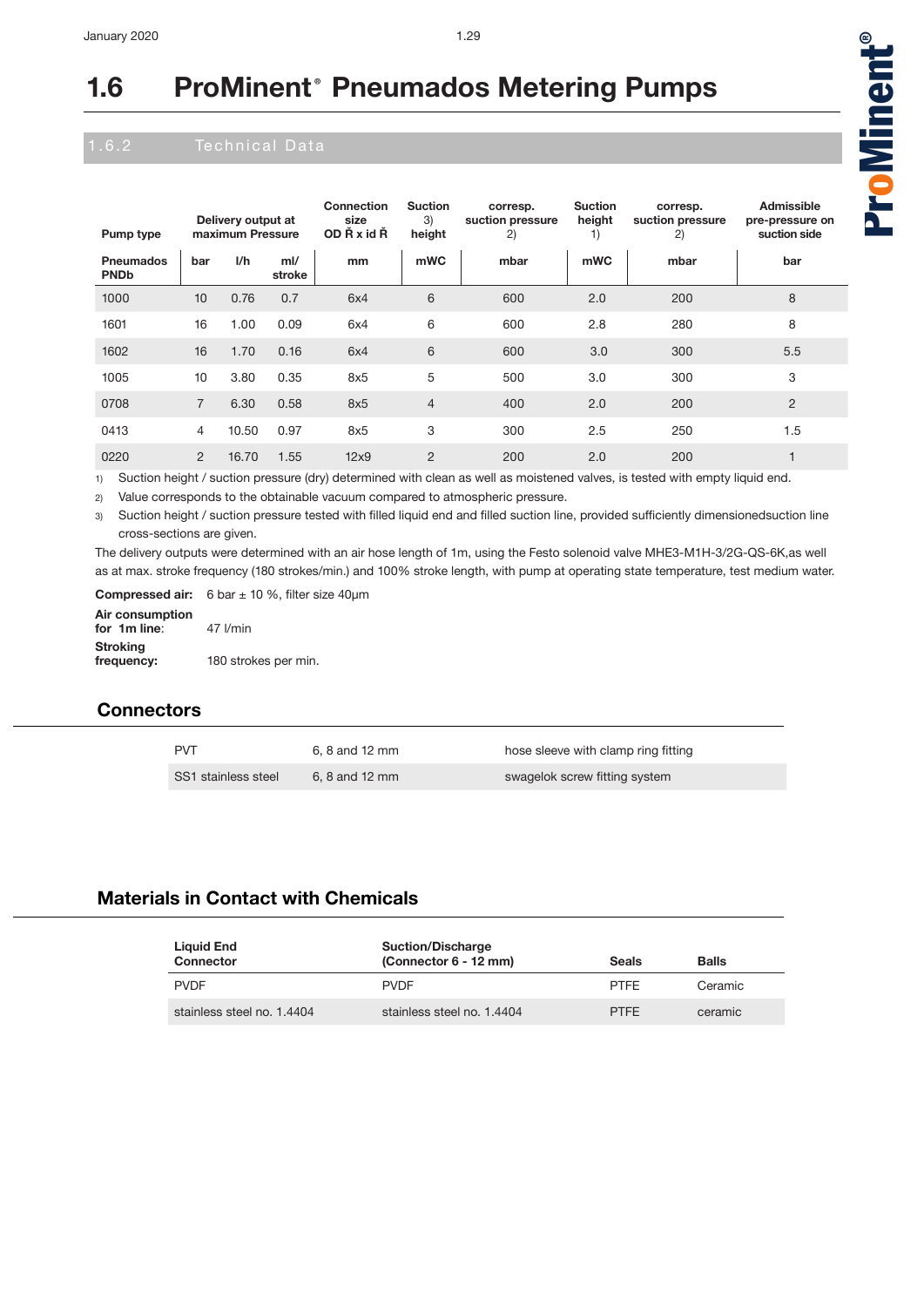a<br>D

oMinent

®

## **1.6 ProMinent® Pneumados Metering Pumps**

## 1.6.3 Identity Code Ordering System for Pneumados

| <b>PND b</b> | <b>Pneumados Version b</b> |                |                                        |                       |                               |                                          |                                                                                                                                                       |               |               |
|--------------|----------------------------|----------------|----------------------------------------|-----------------------|-------------------------------|------------------------------------------|-------------------------------------------------------------------------------------------------------------------------------------------------------|---------------|---------------|
|              | Pump                       |                |                                        |                       |                               | <b>PVT</b>                               | SS                                                                                                                                                    | <b>PVT</b>    | SS            |
|              | Type:                      |                | Capacity (simplex)                     |                       |                               | <b>SIMPLEX</b>                           | <b>SIMPLEX</b>                                                                                                                                        | <b>DUPLEX</b> | <b>DUPLEX</b> |
|              | 1000                       | 10             | bar                                    |                       | $0.76$ $1/h$                  |                                          |                                                                                                                                                       |               |               |
|              | 1601                       | 16             | bar                                    |                       | 1.00 l/h                      |                                          |                                                                                                                                                       |               |               |
|              | 1602                       | 16             | bar                                    |                       | 1.70 l/h                      |                                          |                                                                                                                                                       |               |               |
|              | 1005                       | 10             | bar                                    |                       | 3.80 l/h                      |                                          |                                                                                                                                                       |               |               |
|              | 0708                       | 7              | bar                                    |                       | 6.30 l/h                      |                                          |                                                                                                                                                       |               |               |
|              | 0413                       | 4              | bar                                    |                       | 10.5 l/h                      |                                          |                                                                                                                                                       |               |               |
|              | 0220                       | $\overline{2}$ | bar                                    |                       | 16.7 l/h                      |                                          |                                                                                                                                                       |               |               |
|              |                            |                | Liquid end material:                   |                       |                               |                                          |                                                                                                                                                       |               |               |
|              |                            | <b>PVT</b>     | PVDF and PTFE seal                     |                       |                               |                                          |                                                                                                                                                       |               |               |
|              |                            | <b>SST</b>     | Stainless steel (1.4404) and PTFE seal |                       |                               |                                          |                                                                                                                                                       |               |               |
|              |                            |                |                                        | <b>Valve Springs:</b> |                               |                                          |                                                                                                                                                       |               |               |
|              |                            |                | 0                                      |                       | No vent, no valve springs     |                                          |                                                                                                                                                       |               |               |
|              |                            |                | 1                                      |                       | No vent, with valve springs   |                                          |                                                                                                                                                       |               |               |
|              |                            |                | $\overline{2}$                         |                       | With vent, no valve springs   |                                          |                                                                                                                                                       |               |               |
|              |                            |                | 3                                      |                       | With vent, with valve springs |                                          |                                                                                                                                                       |               |               |
|              |                            |                |                                        |                       | <b>Hydraulic connections:</b> |                                          |                                                                                                                                                       |               |               |
|              |                            |                | 0                                      |                       |                               | Standard according to technical data     |                                                                                                                                                       |               |               |
|              |                            |                |                                        |                       | <b>Version:</b>               |                                          |                                                                                                                                                       |               |               |
|              |                            |                |                                        | 0                     | Pump only                     |                                          |                                                                                                                                                       |               |               |
|              |                            |                |                                        | 1.                    |                               |                                          | Pump assembly complete with bracket and controller                                                                                                    |               |               |
|              |                            |                |                                        | $\mathbf{2}$          |                               |                                          | Duplex Pump assembly with bracket (uses existing controller)                                                                                          |               |               |
|              |                            |                |                                        |                       |                               | <b>Power connector:</b>                  |                                                                                                                                                       |               |               |
|              |                            |                |                                        |                       | 0                             | G 1/4 connector for compressed air 6 bar |                                                                                                                                                       |               |               |
|              |                            |                |                                        |                       |                               | <b>Controller type:</b>                  |                                                                                                                                                       |               |               |
|              |                            |                |                                        |                       | 0                             |                                          | Standard 4025 VLG - 1/8" AIR Controller                                                                                                               |               |               |
|              |                            |                |                                        |                       |                               | <b>Approvals</b>                         |                                                                                                                                                       |               |               |
|              |                            |                |                                        |                       |                               | $\mathsf{CE}$<br>01                      |                                                                                                                                                       |               |               |
|              |                            |                |                                        |                       |                               |                                          | Note: All pumps are supplied mounted on<br>a bracket with controller Dosing<br>valve, Foot valve and suction and<br>delivery hose and tube are extra. |               |               |
|              |                            |                |                                        |                       |                               |                                          |                                                                                                                                                       |               |               |